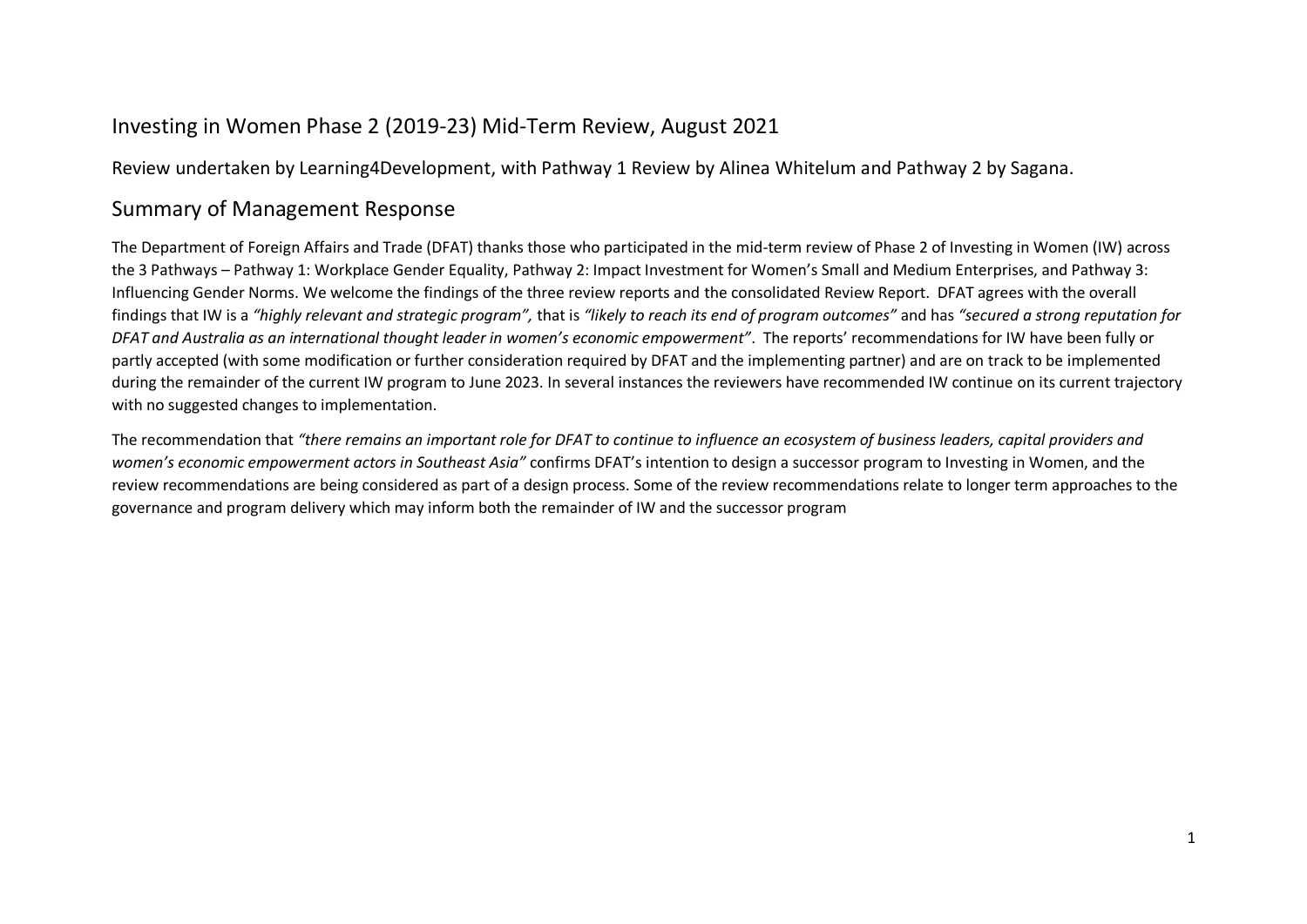Individual management responses to the recommendations

(*Italics* indicate review text)

### Overall Program Review Recommendations

| <b>Overall Program Recommendations</b>                                                                                                                                                                                                                | <b>Response</b>         | <b>Explanation</b>                                                                                                                                                                                                                                                                                                                                                                                                                                         | <b>Action plan</b>                                                                                                                                                                                                                                                                                                           | <b>Timeframe</b> |
|-------------------------------------------------------------------------------------------------------------------------------------------------------------------------------------------------------------------------------------------------------|-------------------------|------------------------------------------------------------------------------------------------------------------------------------------------------------------------------------------------------------------------------------------------------------------------------------------------------------------------------------------------------------------------------------------------------------------------------------------------------------|------------------------------------------------------------------------------------------------------------------------------------------------------------------------------------------------------------------------------------------------------------------------------------------------------------------------------|------------------|
| <b>Recommendation 1</b><br>DFAT should re-establish a focused<br>governance mechanism to increase the<br>profile and work of IW within DFAT and<br>facilitate closer strategic engagement<br>between IW and DFAT's South East Asia<br>Division (SED). | <b>Agree in</b><br>part | DFAT acknowledges the importance of<br>continuing to promote IW's work within DFAT<br>and to keep relevant Divisions and missions<br>informed of the design process for a successor<br>program. However, the solution may not be to<br>reinstate a single dedicated governance<br>mechanism for this program alone, particularly<br>as governance mechanisms are established for<br>the broader range of gender equality<br>programming in Southeast Asia. | A preferred approach will be<br>discussed within DFAT and with<br>the managing contractor.                                                                                                                                                                                                                                   | By Dec<br>2021   |
| <b>Recommendation 2</b><br>DFAT and IW should explore<br>opportunities for maximising synergy<br>between IW's existing resources and<br>program commitments and bilateral<br>priorities in the area of women's<br>economic empowerment.               | Agree                   | IW will support synergies where they align with<br>the Theory of Change and are within resource<br>and capacity constraints.<br>The review recommends: Any new areas of IW<br>focus would need to be resourced through<br>additional bilateral funding or planned under a<br>future WEE program in the region.                                                                                                                                             | IW and DFAT to include on the<br>agenda for the next round of<br>quarterly updates with posts.<br>Design for a successor program<br>to consult Australian missions in<br><b>Southeast Asia and bilateral</b><br>programs. Also explore in light<br>of DFAT's broader Southeast<br>Asia gender equality<br>programming plans. | Oct 21-Feb<br>22 |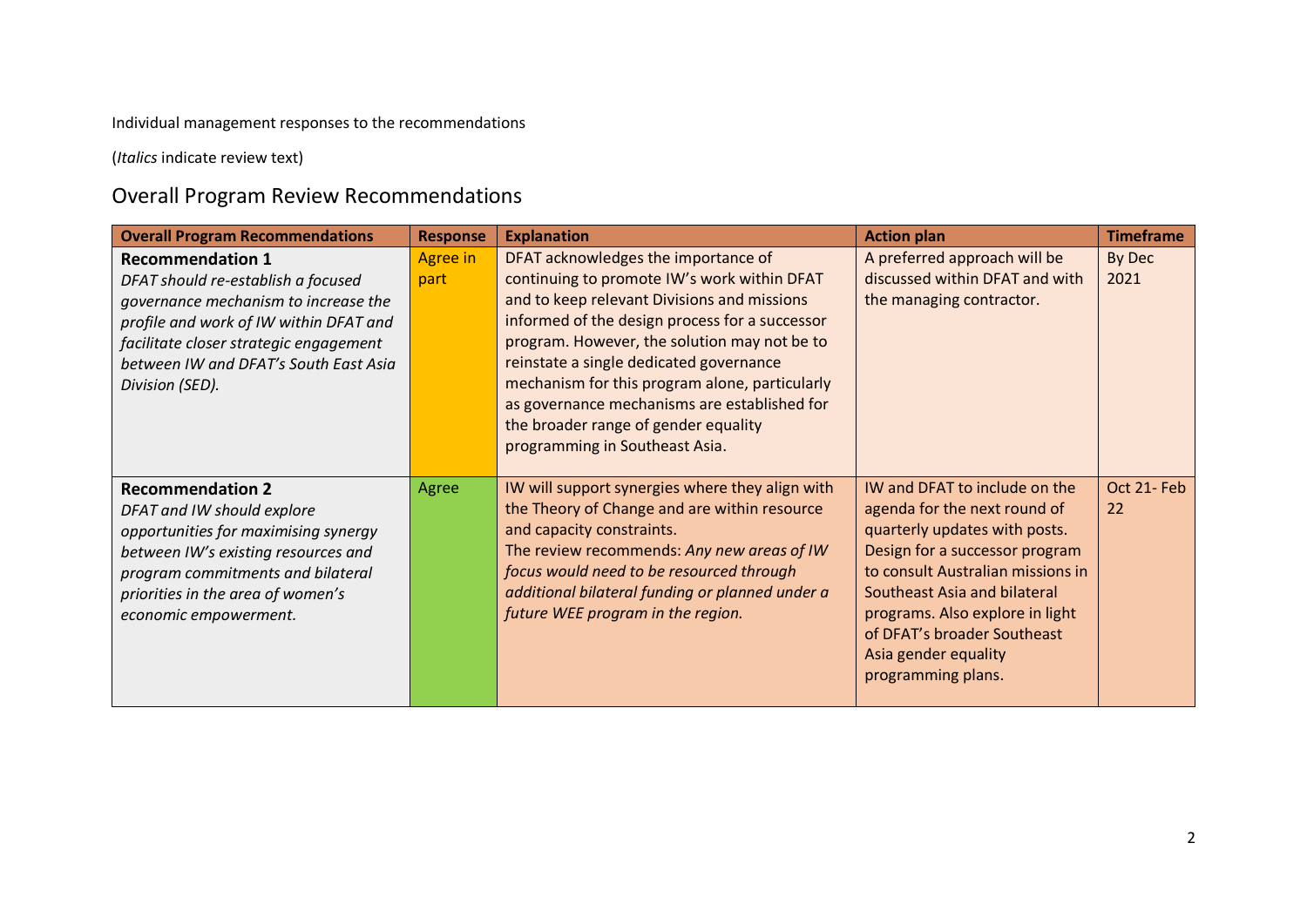## Pathway 1 Review Recommendations

| <b>Pathway 1 (P1) Recommendations</b>                                                                                                                                                                                                                                                                                          | <b>Response</b>         | <b>Explanation</b>                                                                                                                                                                                                                                                                                                                                                                                                                                        | <b>Action plan</b>                                                                                                                                                                                         | <b>Timeframe</b>   |
|--------------------------------------------------------------------------------------------------------------------------------------------------------------------------------------------------------------------------------------------------------------------------------------------------------------------------------|-------------------------|-----------------------------------------------------------------------------------------------------------------------------------------------------------------------------------------------------------------------------------------------------------------------------------------------------------------------------------------------------------------------------------------------------------------------------------------------------------|------------------------------------------------------------------------------------------------------------------------------------------------------------------------------------------------------------|--------------------|
| <b>Recommendation 1</b><br>P1 should consider developing a 6-<br>monthly Communications Plan for DFAT<br>Posts outlining research, publications,<br>events, and other opportunities.                                                                                                                                           | Agree                   | While most activities and events for P1<br>are planned well in advance, final<br>timing regularly shifts in response to<br>local context. Similarly, timing of<br>publications and dissemination of<br>research is dependent on completion<br>of activities within often shifting<br>timeframes. Some public diplomacy<br>opportunities may arise at short notice.<br>In these cases, DFAT will be notified<br>through the IW-DFAT Fortnightly<br>Report. | IW will create a forward plan<br>that covers all three<br>Pathways, for the coming 6-<br>month period and update as<br>circumstances change.                                                               | <b>By Nov 2021</b> |
| <b>Recommendation 2</b><br>DFAT should consider providing Business<br>Coalitions (BC) and Boards with an early<br>indication of a commitment to a<br>continued phase beyond mid-2023. This<br>will provide reassurance to BCs and<br>Boards, and enable IW, DFAT, and BCs to<br>better plan for sustainability beyond<br>2023. | <b>Agree in</b><br>part | Agree, however, guaranteed<br>commitment beyond 2023 cannot be<br>provided at this stage.<br>BCs should continue to demonstrate<br>effectiveness and outcomes, which will<br>inform the design process for the<br>successor program.                                                                                                                                                                                                                      | DFAT to inform BCs at<br>relevant points in the<br>process as the successor<br>program is developed e.g.,<br>approval of the concept<br>note, approval of design and<br>commencement of tender<br>process. | From Oct 2021      |
| <b>Recommendation 3</b><br>Following an indication from DFAT to<br>continue funding beyond mid-2023, P1<br>should consider facilitating local business<br>advisors to work with BCs and their Board<br>to develop roadmaps towards<br>sustainability tailored to the country-                                                  | Agree                   | Once DFAT communicates intentions<br>for a successor program, IW will work<br>with BCs on scenarios towards<br>sustainability for after 2023. IW's<br><b>Business Development consultant is</b><br>well placed to support this.                                                                                                                                                                                                                           | IW to action                                                                                                                                                                                               | From Nov 2021      |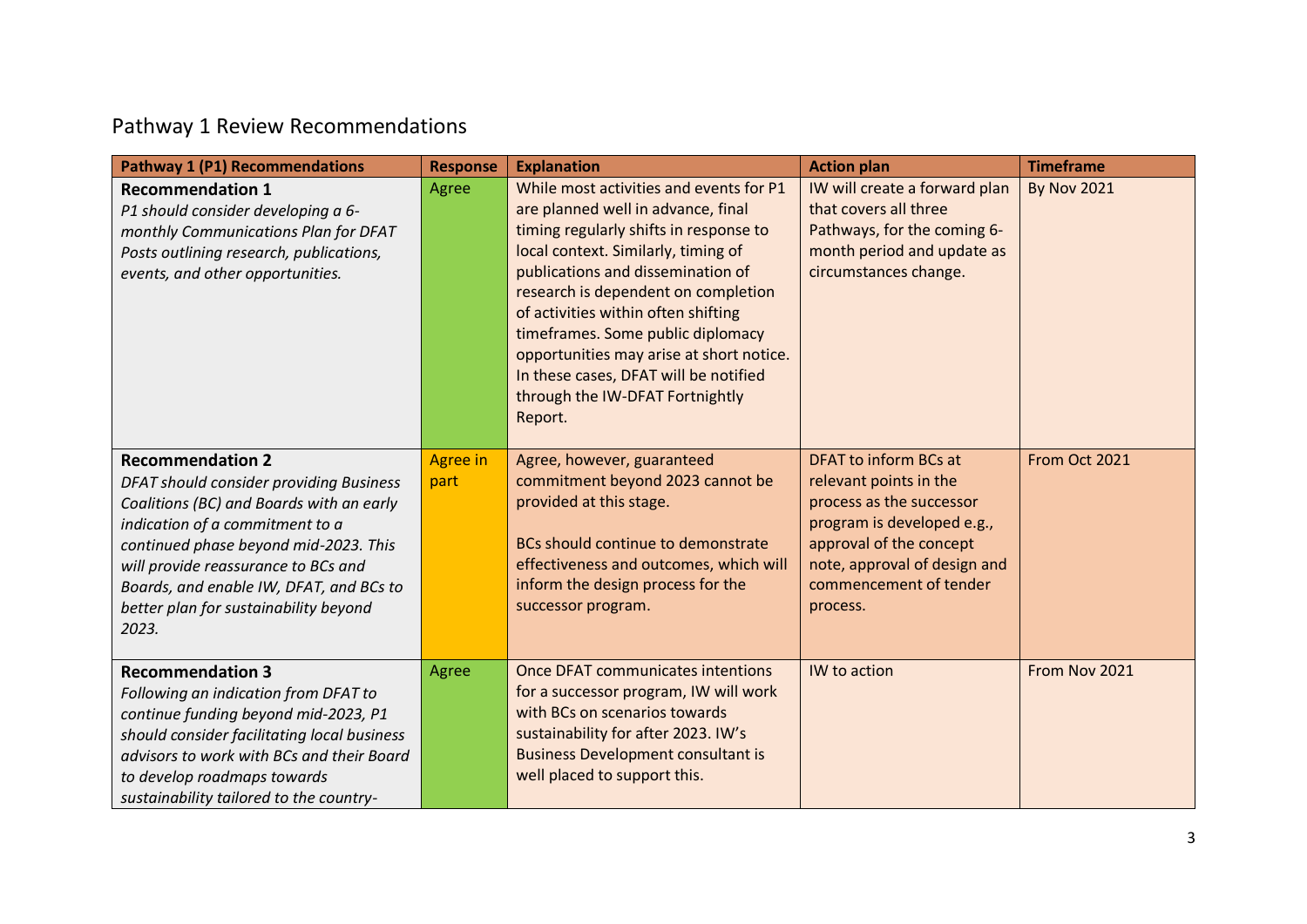| <b>Pathway 1 (P1) Recommendations</b>                                                                                                                                                       | <b>Response</b> | <b>Explanation</b>                                                                                                                                                                                                                                                                                                                           | <b>Action plan</b>                                                                                                                      | <b>Timeframe</b>                                                    |
|---------------------------------------------------------------------------------------------------------------------------------------------------------------------------------------------|-----------------|----------------------------------------------------------------------------------------------------------------------------------------------------------------------------------------------------------------------------------------------------------------------------------------------------------------------------------------------|-----------------------------------------------------------------------------------------------------------------------------------------|---------------------------------------------------------------------|
| specific economic and business<br>environments.                                                                                                                                             |                 |                                                                                                                                                                                                                                                                                                                                              |                                                                                                                                         |                                                                     |
| <b>Recommendation 4</b><br>P1 to consider working with BCs and<br>Board Chairs to conduct a governance<br>review for each BC                                                                | Agree           | Noting that there would likely be some<br>standards but also some local tailoring,<br>with a focus on the Board membership<br>and governing arrangements that are<br>fit-for-purpose to deliver BC growth and<br>sustainability.                                                                                                             | IW to action. Each BC has<br>recently completed a<br>governance assessment as<br>part of their annual<br><b>Operational Assessment.</b> | This work has<br>commenced and will<br>continue through<br>FY21-22. |
| <b>Recommendation 5</b><br>P1 to continue its focus on strengthening<br><b>BCs as Centres of Excellence targeting</b><br>technical capacity, operational<br>competencies, and efficiencies. | <b>Agree</b>    | This focus is critical if BCs are to expand<br>their membership and services and<br>sustain growth.<br>Work related to this recommendation<br>is ongoing and progress is closely<br>monitored.<br>The design for the successor program<br>will explore necessary adjustments to<br>the model in light of progress and<br>challenges to date. | IW to action.<br>Design to consider.                                                                                                    | Ongoing                                                             |
| <b>Recommendation 6</b><br>P1 team should continue its focus on<br>delivering the Client Engagement<br>Framework (CEF).                                                                     | Agree           | This will help to streamline and<br>strengthen BC services, and gather data<br>and evidence to build evidence on the<br>business case for WGE. As the CEF is<br>just being rolled out, seeking feedback<br>from businesses will be important to<br>ensure it is fit-for-purpose in a business<br>context.                                    | IW to action - work related<br>to this recommendation is<br>ongoing.                                                                    | Ongoing                                                             |
| <b>Recommendation 7</b>                                                                                                                                                                     | Agree           | This could help to build a knowledge<br>base to inform the design of activities in<br>a future phase to address gender and                                                                                                                                                                                                                   | IW to action.<br>P1 has actively integrated<br>the work of P3 within P1                                                                 | Ongoing                                                             |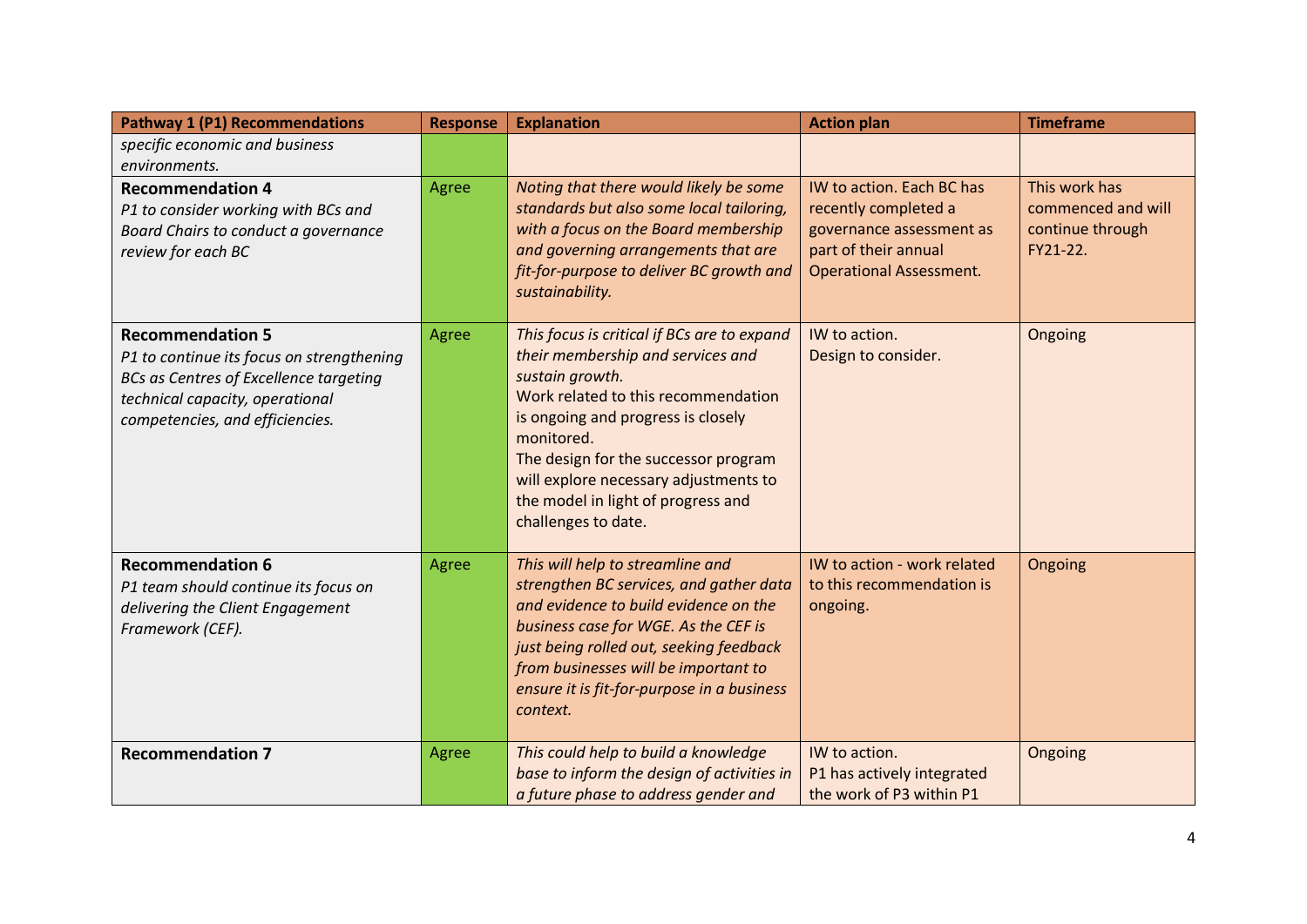| <b>Pathway 1 (P1) Recommendations</b>                                                                                                                                                                                                                                                                                                                                                        | <b>Response</b>  | <b>Explanation</b>                                                                                                                                                                                                                                                                                                                                                        | <b>Action plan</b>                                                                                                                                                                                             | <b>Timeframe</b> |
|----------------------------------------------------------------------------------------------------------------------------------------------------------------------------------------------------------------------------------------------------------------------------------------------------------------------------------------------------------------------------------------------|------------------|---------------------------------------------------------------------------------------------------------------------------------------------------------------------------------------------------------------------------------------------------------------------------------------------------------------------------------------------------------------------------|----------------------------------------------------------------------------------------------------------------------------------------------------------------------------------------------------------------|------------------|
| P1 could facilitate learning between P1<br>and P3 on influencing gender norms and<br>Workplace Gender Equality (WGE).                                                                                                                                                                                                                                                                        |                  | social norms within the workplace. Any<br>opportunities within current plans to<br>integrate P3 gender and social norms<br>work within P1 should be taken up.<br>P1 will continue to engage in work<br>across Pathways when such<br>opportunities do not detract from P1<br>priorities or adversely impact the<br>capacity of P1 to meet end of program<br>outcomes.      | activity when appropriate<br>opportunities have arisen.<br><b>DFAT to ensure internal</b><br>visibility of relevant<br>connections.<br>Design of successor program<br>to actively consider and<br>incorporate. |                  |
| <b>Recommendation 8</b><br>P1 to maintain the current focus of policy<br>reform work on corporate sustainability<br>reporting and plan for follow-through<br>support.                                                                                                                                                                                                                        | Agree            | The expected work that will flow from<br>this includes encouraging members<br>(and other businesses) to report<br>voluntarily and providing technical<br>support to businesses to enable them to<br>do so. P1 could explore ways to<br>promote businesses that adopt<br>voluntary WGE reporting, building their<br>status and profile to incentivise other<br>businesses. | IW to action - work related<br>to this recommendation is<br>ongoing.                                                                                                                                           | Ongoing          |
| <b>Recommendation 9</b><br>If P1 were to increase its focus on policy<br>reform in Vietnam, given expressed<br>interest from Post, it would be<br>appropriate for the Post to resource this<br>work and this may have implications for<br>the contract that would need to be<br>considered by DFAT Gender Equality<br>Branch (GEB). P1 could consider a<br>strengthened role for the Country | Agree in<br>part | This is outside the scope of the current<br>agreed IW design and annual plan.                                                                                                                                                                                                                                                                                             | <b>IW and DFAT will consider</b><br>whether/how best to<br>accommodate and resource,<br>working closely with the<br>Embassy in Hanoi.                                                                          | Ongoing          |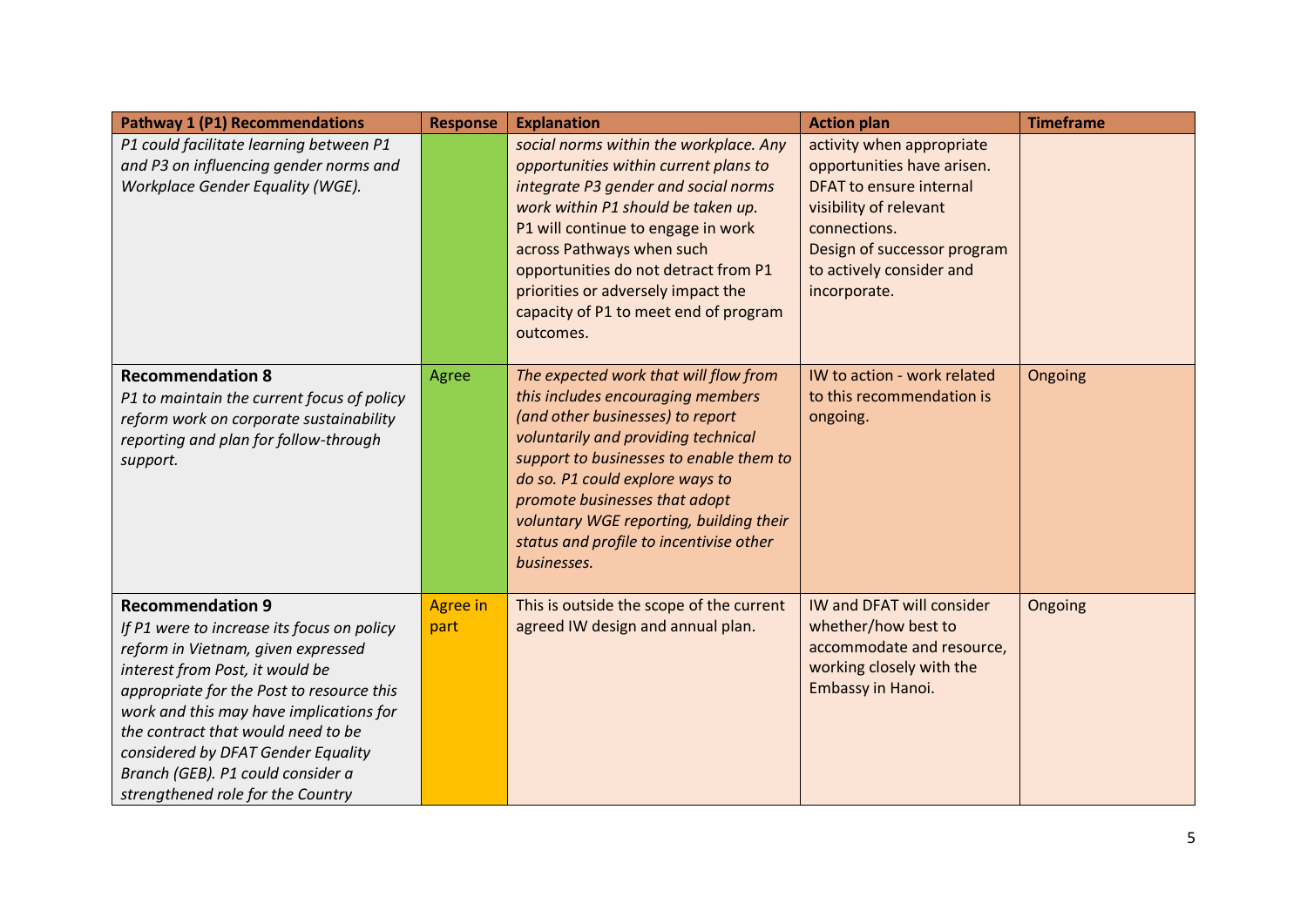| <b>Pathway 1 (P1) Recommendations</b>                                                                                                                                                                 | <b>Response</b> | <b>Explanation</b>                                                                                                                                                                                                                        | <b>Action plan</b>                                                                                                                                                                                                                                                                              | <b>Timeframe</b>                                                                   |
|-------------------------------------------------------------------------------------------------------------------------------------------------------------------------------------------------------|-----------------|-------------------------------------------------------------------------------------------------------------------------------------------------------------------------------------------------------------------------------------------|-------------------------------------------------------------------------------------------------------------------------------------------------------------------------------------------------------------------------------------------------------------------------------------------------|------------------------------------------------------------------------------------|
| Manager to support this work given her<br>networks and expertise.                                                                                                                                     |                 |                                                                                                                                                                                                                                           |                                                                                                                                                                                                                                                                                                 |                                                                                    |
| <b>Recommendation 10</b><br>P1 to continue to operate flexibly and<br>responsively to support BCs as they<br>navigate uncertainties in the coming<br>period.                                          | Agree           | P1 to continue current approach                                                                                                                                                                                                           | IW to action - work related<br>to this recommendation is<br>ongoing.                                                                                                                                                                                                                            | Ongoing                                                                            |
| <b>Recommendation 11</b><br>P1 to continue its focus on deepening<br>local partnerships and strengthening<br>those with the most potential to support<br>BC membership growth and build<br>influence. | Agree           | Agree, with a potential focus on<br>partners that could strengthen BCs'<br>position as Centres of Excellence in the<br>private sector.                                                                                                    | IW to action - work related<br>to this recommendation is<br>ongoing.                                                                                                                                                                                                                            | Ongoing                                                                            |
| <b>Recommendation 12</b><br>P1 to continue efforts to bring about<br>operational efficiencies that will help BCs<br>expand and strengthen, particularly in<br>delivering the CEF.                     | Agree           | Good examples to date include the<br>recent automation of BC client data, to<br>reduce workload and enable BCs to<br>support more firms at scale. IW's panel<br>of local WGE experts is another good<br>example of building efficiencies. | IW to action - work related<br>to this recommendation is<br>ongoing.<br>A WGE panel has been<br>recruited to support the<br>technical work of IW and the<br>BCs.<br>A number of templates and<br>processes have been<br>revised, or are currently<br>under revision, to increase<br>efficiency. | Ongoing                                                                            |
| <b>Recommendation 13</b><br>The IW P1 team to identify ways to<br>further streamline and find efficiencies in                                                                                         | Agree           | P1 could review audit timing to align<br>DFAT audits with local audit cycles.                                                                                                                                                             | IW P1 has aligned local audit<br>cycles with IW audits for<br>FY21-22. BC Progress<br><b>Reports and monthly</b>                                                                                                                                                                                | Complete. Continue to<br>look for opportunities<br>to streamline<br>communication, |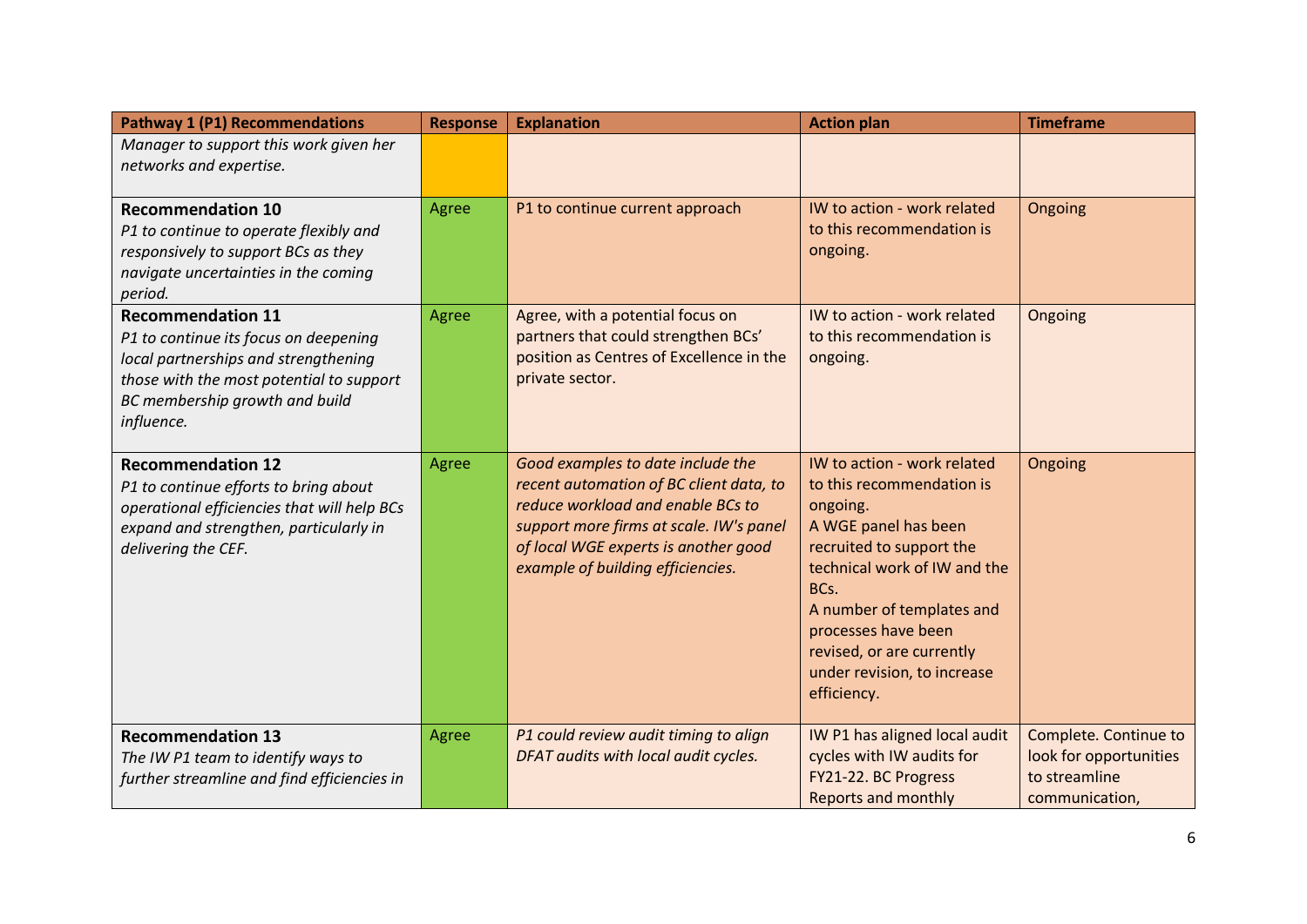| <b>Pathway 1 (P1) Recommendations</b>                                                                                                                                                                                                                                                                | <b>Response</b> | <b>Explanation</b>                                                                                                                                                                                            | <b>Action plan</b>                                                                                                                                                                                                                                                                        | <b>Timeframe</b>                         |
|------------------------------------------------------------------------------------------------------------------------------------------------------------------------------------------------------------------------------------------------------------------------------------------------------|-----------------|---------------------------------------------------------------------------------------------------------------------------------------------------------------------------------------------------------------|-------------------------------------------------------------------------------------------------------------------------------------------------------------------------------------------------------------------------------------------------------------------------------------------|------------------------------------------|
| program administration, reporting, and<br>communications.                                                                                                                                                                                                                                            |                 |                                                                                                                                                                                                               | reporting templates have<br>been reviewed and                                                                                                                                                                                                                                             | reporting and program<br>administration. |
|                                                                                                                                                                                                                                                                                                      |                 |                                                                                                                                                                                                               | streamlined.                                                                                                                                                                                                                                                                              |                                          |
| <b>Recommendation 14</b><br>Following DFAT's commitment to design a<br>continued phase beyond mid-2023, IW<br>and DFAT to consider engaging in an open<br>dialogue with BCs on models of future<br>support from a business angle, and what<br>it would mean in terms of DFAT support<br>and funding. | Agree           | Agree, this will be considered during<br>remainder of IW and will inform the<br>design process for the successor<br>program. IW will consult with DFAT and<br>support this dialogue.                          | <b>IW and DFAT to action</b>                                                                                                                                                                                                                                                              | 2022                                     |
| <b>Recommendation 15</b><br>P1 to continue its strong MEL support to<br>BCs on the CEF MEL requirements.                                                                                                                                                                                             | Agree           | As implementation progresses, P1<br>should continue to work with the BCs to<br>identify ways to refine and simplify the<br>CEF MEL based on feedback from firms.                                              | IW to action - work related<br>to this recommendation is<br>ongoing.                                                                                                                                                                                                                      | Ongoing                                  |
| <b>Recommendation 16</b><br>P1 to continue efforts to support cross-BC<br>learning and sharing of good practices,<br>which could be facilitated through a<br>shared platform.                                                                                                                        | Agree           | P1 also to continue developing case<br>studies and analysis that contribute to<br>the WGE business case, and work with<br><b>BCs and Boards to package and</b><br>communicate these in a business<br>setting. | <b>Cross-BC learning sessions</b><br>are being facilitated (online)<br>by IW (MEL and P1) on a<br>range of topics.<br>Case studies of BC members<br>will be developed over the<br>remainder of the program.<br>The IW communications<br>team will work with P1 and<br>MEL to disseminate. | Ongoing                                  |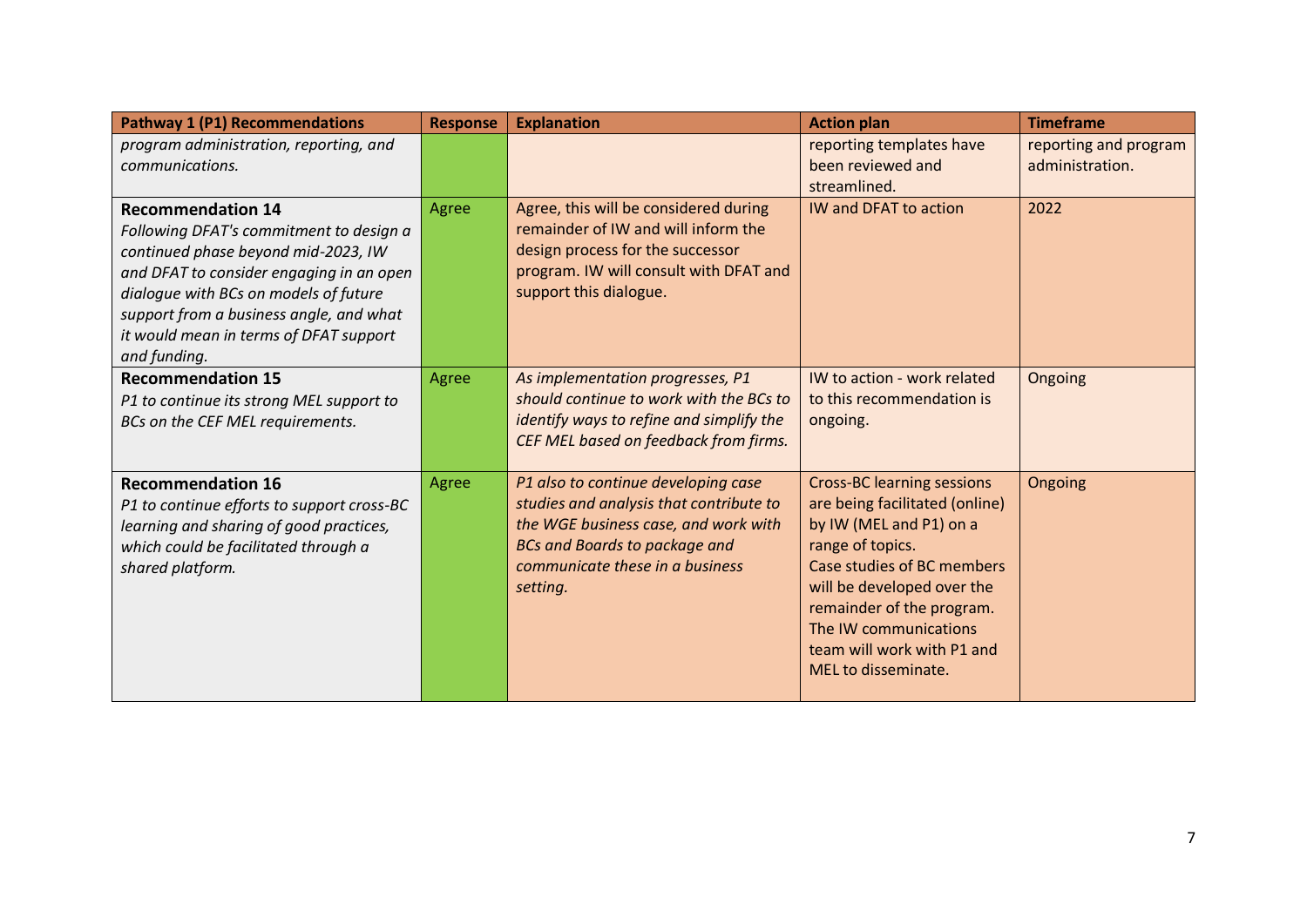## Pathway 2 Review Recommendations

| Pathway 2 (P2)<br><b>Recommendations</b>                                                                    | <b>Response</b> | <b>Explanation</b>                                                                                                                                                                                                                                                                                                                                                                                                                                                                                                                                                                                                                                                                                                                                                                                    | <b>Action plan</b>                                                                                                                                                                                                                                                                                                                                                                                                                                                                                                                                                   | <b>Timeframe</b> |
|-------------------------------------------------------------------------------------------------------------|-----------------|-------------------------------------------------------------------------------------------------------------------------------------------------------------------------------------------------------------------------------------------------------------------------------------------------------------------------------------------------------------------------------------------------------------------------------------------------------------------------------------------------------------------------------------------------------------------------------------------------------------------------------------------------------------------------------------------------------------------------------------------------------------------------------------------------------|----------------------------------------------------------------------------------------------------------------------------------------------------------------------------------------------------------------------------------------------------------------------------------------------------------------------------------------------------------------------------------------------------------------------------------------------------------------------------------------------------------------------------------------------------------------------|------------------|
| <b>Recommendation 1</b><br>No changes to<br>investment partnership<br>structure over the next<br>two years. | Agree           | Pathway 2 has built a network of investing<br>partners with deep expertise in each target<br>country. Additionally, the partners use diverse<br>investment strategies and structures to deploy<br>capital with a gender lens. The Pathway 2 team<br>should continue to support the partners in fully<br>deploying their allocated capital. There is no<br>need for any significant changes in the<br>partnership structures.                                                                                                                                                                                                                                                                                                                                                                          | IW will continue to monitor capital deployment<br>and reallocate where required.<br>In the context of COVID-19, IW will continue to<br>review investing partnerships, assess the impact<br>of the pandemic on investing activities, and<br>determine appropriate course-corrective<br>actions to preserve programmatic gains through<br>the remainder of the IW program.                                                                                                                                                                                             | Ongoing          |
| <b>Recommendation 2</b><br>Ensure continuation of<br>results ahead of<br>program close.                     | Agree           | P2 should use the next two years to:<br>Crystalize plans for the program to exit the<br>investment structures with partners<br>Push Phase 1 partners to provide plans to<br>$\bullet$<br>exit their investments in WSMEs in a timely<br>fashion<br>Ensure ownership and resourcing of content,<br>$\bullet$<br>tools and examples, either through a DFAT<br>program or another ecosystem player like<br>GenderSmart Investing Summit and/or<br><b>AVPN</b><br>Create mechanisms and funding to follow up<br>$\bullet$<br>at the end of fund life cycles, to fully capture<br>and amplify the program's success. To<br>facilitate a fair comparison, IW should<br>publish performance results at an IW<br>portfolio level rather than at each fund's<br>level. While this will highlight the program's | IW will work with eight investment partners<br>$\bullet$<br>to finalise their investment structures to<br>redeploy DFAT capital post grant exits.<br>Detailed exit strategies will be developed.<br>Knowledge resources and relevant tools are<br>$\bullet$<br>shared on the IW website and those of<br>partners (Intellecap, Value for Women,<br>AVPN and GenderSmart Investing Summit).<br>This will ensure that P2 resources are<br>available to the investing ecosystem beyond<br>IW's lifespan.<br>IW will publish performance results at a<br>portfolio level. | Ongoing          |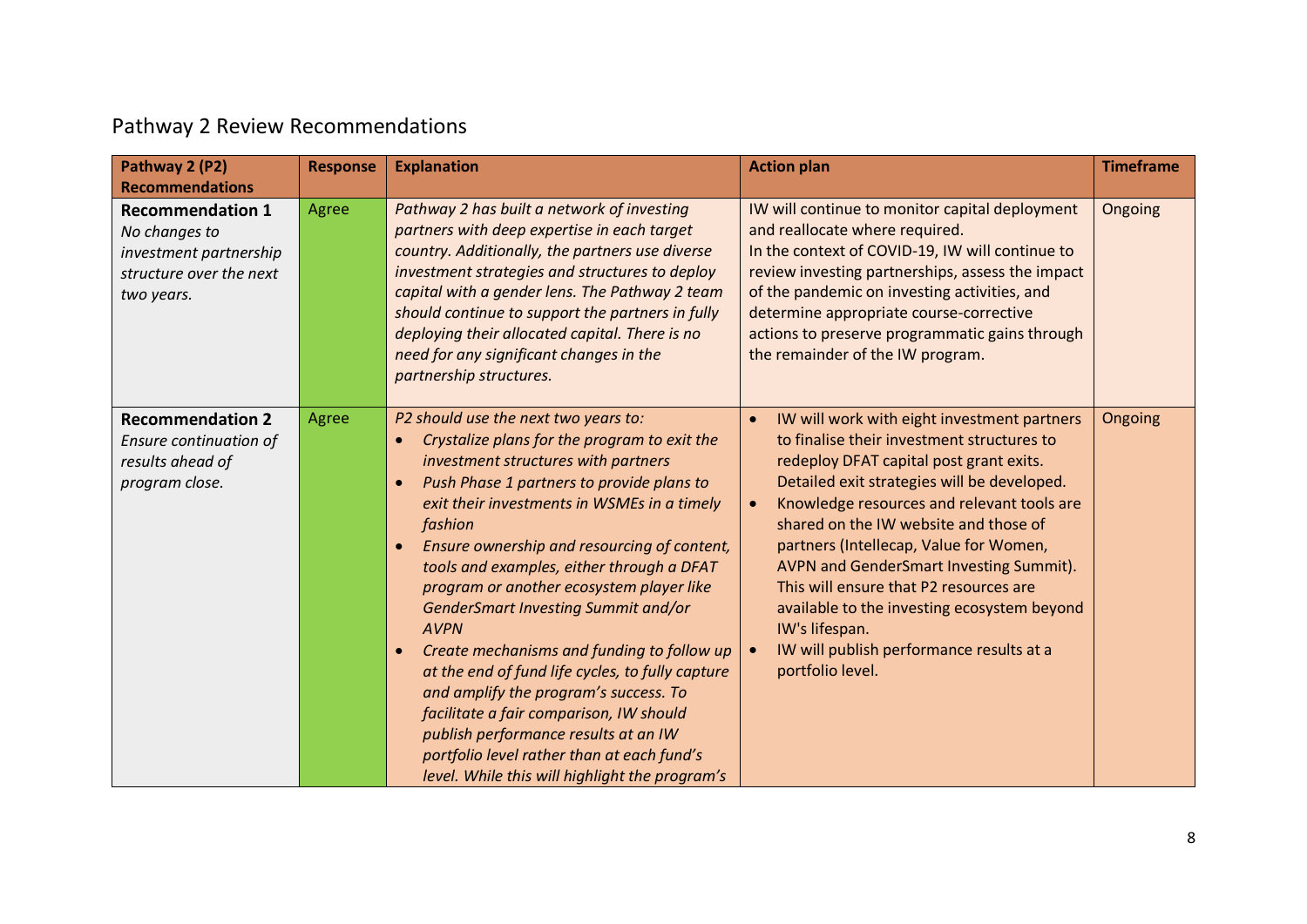| Pathway 2 (P2)                                                                                 | <b>Response</b> | <b>Explanation</b>                                                                                                                                                                                                                                                                                                                                                                                                                                                                                                                                                                                                                            | <b>Action plan</b>                                                                                                                                                                                                                                                                                                                                                                                                                                                                                                                                                                                                                                   | <b>Timeframe</b>                               |
|------------------------------------------------------------------------------------------------|-----------------|-----------------------------------------------------------------------------------------------------------------------------------------------------------------------------------------------------------------------------------------------------------------------------------------------------------------------------------------------------------------------------------------------------------------------------------------------------------------------------------------------------------------------------------------------------------------------------------------------------------------------------------------------|------------------------------------------------------------------------------------------------------------------------------------------------------------------------------------------------------------------------------------------------------------------------------------------------------------------------------------------------------------------------------------------------------------------------------------------------------------------------------------------------------------------------------------------------------------------------------------------------------------------------------------------------------|------------------------------------------------|
| <b>Recommendations</b>                                                                         |                 |                                                                                                                                                                                                                                                                                                                                                                                                                                                                                                                                                                                                                                               |                                                                                                                                                                                                                                                                                                                                                                                                                                                                                                                                                                                                                                                      |                                                |
|                                                                                                |                 | success, it will prevent unfair comparisons of                                                                                                                                                                                                                                                                                                                                                                                                                                                                                                                                                                                                |                                                                                                                                                                                                                                                                                                                                                                                                                                                                                                                                                                                                                                                      |                                                |
|                                                                                                |                 | individual funds with commercial funds.                                                                                                                                                                                                                                                                                                                                                                                                                                                                                                                                                                                                       |                                                                                                                                                                                                                                                                                                                                                                                                                                                                                                                                                                                                                                                      |                                                |
| <b>Recommendation 3</b><br>Shift focus towards<br>market-based success<br>outcomes.            | Agree           | For most of the program, the Pathway 2 team<br>has focused on input metrics like capital<br>deployed, private market and public market<br>leverage achieved, etc. As the program will<br>come to a close in two years, the focus should<br>shift towards performance metrics. It is still too<br>early in the program for exits, therefore it may<br>still be too early to measure exit multiples and<br>increase in valuations. However, the program<br>should start focusing on market-based metrics<br>like follow-on rounds, growth in revenues and<br>profitability, loan repayments, etc. that can be<br>used as indicators of success. | IW tracks market-based metrics and changes in<br>valuation of portfolio companies of Phase I<br>partners. Aggregated valuation of each<br>investment portfolio will be reported to DFAT.<br>For the Phase II partners, it remains too early to<br>track the changes in valuation. This activity will<br>be considered for post-2023 portfolio tracking.<br>DFAT is provided with an annual Impact Report<br>which summarises funding mobilised and socio-<br>economic impact of the investments.                                                                                                                                                     | By July<br>2022<br>For<br>successor<br>program |
| <b>Recommendation 4</b><br>Change mindsets<br>around barriers faced by<br>women entrepreneurs. | Agree           | Pathway 2 should work with a market-building<br>partner like AVPN to open a conversation<br>around the cultural and systemic barriers faced<br>by women entrepreneurs. The program could<br>create guidance for capital allocators to address<br>the most common gender-specific barriers like:<br>The perceived pregnancy risk<br>Different ways in which women<br>$\bullet$<br>entrepreneurs present themselves and their<br>business<br>Perceived lack of female investment talent<br>to fill senior investment roles                                                                                                                      | IW provides impact investing partners with<br>comprehensive technical assistance for change<br>management. IW has a clear methodology for<br>gender lens integration for capital allocators.<br>The P3 team provides inputs to refine this<br>approach when appropriate. IW's gender lens<br>investing advisor, Value for Women, supports<br>and works with all the three industry partners<br>on this agenda and has also launched a How-to-<br>Guide that covers the wider agenda including<br>some of the examples highlighted in the<br>recommendation.<br>IW will work with AVPN to explore further<br>opportunities to discuss these barriers. | Ongoing                                        |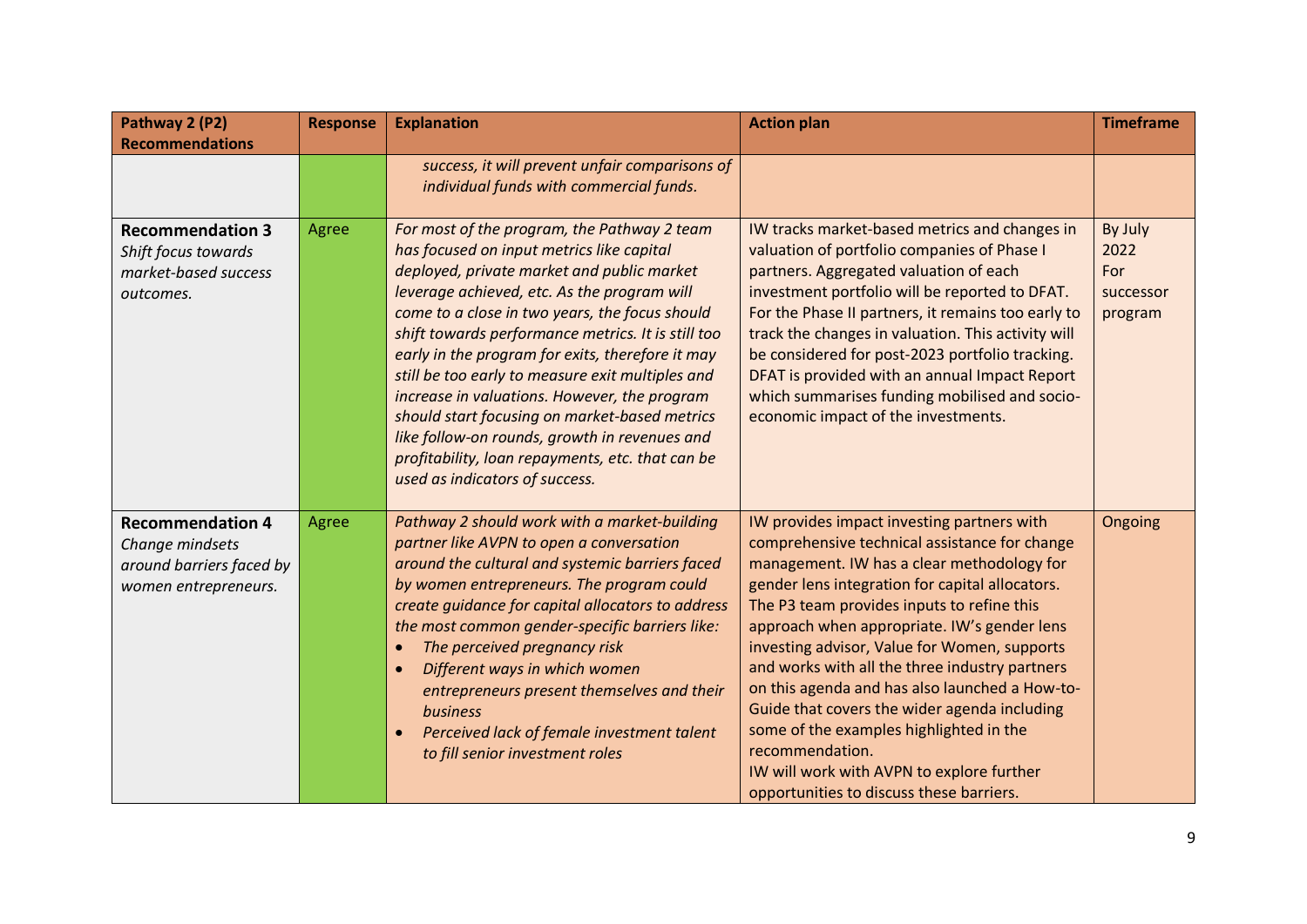| Pathway 2 (P2)<br><b>Recommendations</b>                                   | <b>Response</b>         | <b>Explanation</b>                                                                                                                                                                                                                                                                                                                                                                                                                                                                                                                                                                                                                                                                                   | <b>Action plan</b>                                                                                                                                                                                                              | <b>Timeframe</b>  |
|----------------------------------------------------------------------------|-------------------------|------------------------------------------------------------------------------------------------------------------------------------------------------------------------------------------------------------------------------------------------------------------------------------------------------------------------------------------------------------------------------------------------------------------------------------------------------------------------------------------------------------------------------------------------------------------------------------------------------------------------------------------------------------------------------------------------------|---------------------------------------------------------------------------------------------------------------------------------------------------------------------------------------------------------------------------------|-------------------|
|                                                                            |                         |                                                                                                                                                                                                                                                                                                                                                                                                                                                                                                                                                                                                                                                                                                      |                                                                                                                                                                                                                                 |                   |
| <b>Recommendation 5</b><br>Continue to collaborate<br>with EMIIF.          | Agree                   | Pathway 2 should continue working closely with<br><b>EMIIF to consider investments in their</b><br>investment partners, to ensure continued<br>growth capital is available to the best WSMEs<br>and removing barriers on their path to being<br>shining examples of success.                                                                                                                                                                                                                                                                                                                                                                                                                         | IW work related to this recommendation is<br>ongoing                                                                                                                                                                            | Ongoing           |
| <b>Recommendation 6</b><br>Continue Gender Lens<br>Investing Fellowship.   | <b>Agree in</b><br>Part | Pathway 2 is working with AVPN and Sasakawa<br>Peace Foundation on creating a GLI fellowship.<br>This fellowship and similar educational<br>programs should be continued to educate<br>capital allocators and eventually to help them<br>move from capability building to action, perhaps<br>eventually with a commitment to do so.<br>Agree, subject to outcomes of review of initial<br>round of fellowships.                                                                                                                                                                                                                                                                                      | IW will undertake a review of the first round of<br>fellowships and, subject to the outcomes of the<br>review, consider its approach to support any<br>further cohorts of the GLI Fellowship.                                   | Feb-March<br>2022 |
| <b>Recommendation 7</b><br>Understand the need for<br>fundraising support. | <b>Agree</b>            | During Phase 2, Pathway 2 prioritized partners<br>with a stronger presence and deeper expertise in<br>each target country. However, in some cases,<br>this strategy resulted in smaller partners with<br>relatively less experience raising and managing<br>funds. And structurally, first-time fund managers<br>find it challenging to raise their first funds.<br>Because of the COVID-19-related disruption, all<br>partners are finding fundraising more<br>challenging than ever. The Pathway 2 team is<br>aware of this problem and has pushed<br>ecosystem partners to make the relevant<br>introductions to HNWIs, foundations and DFIs,<br>but this has not been successful - despite great | IW will conduct meetings with the Phase 2<br>investing partners to map their fundraising<br>challenges and the support required.<br>IW will consider additional support for these<br>funds as identified during the assessment. | Ongoing           |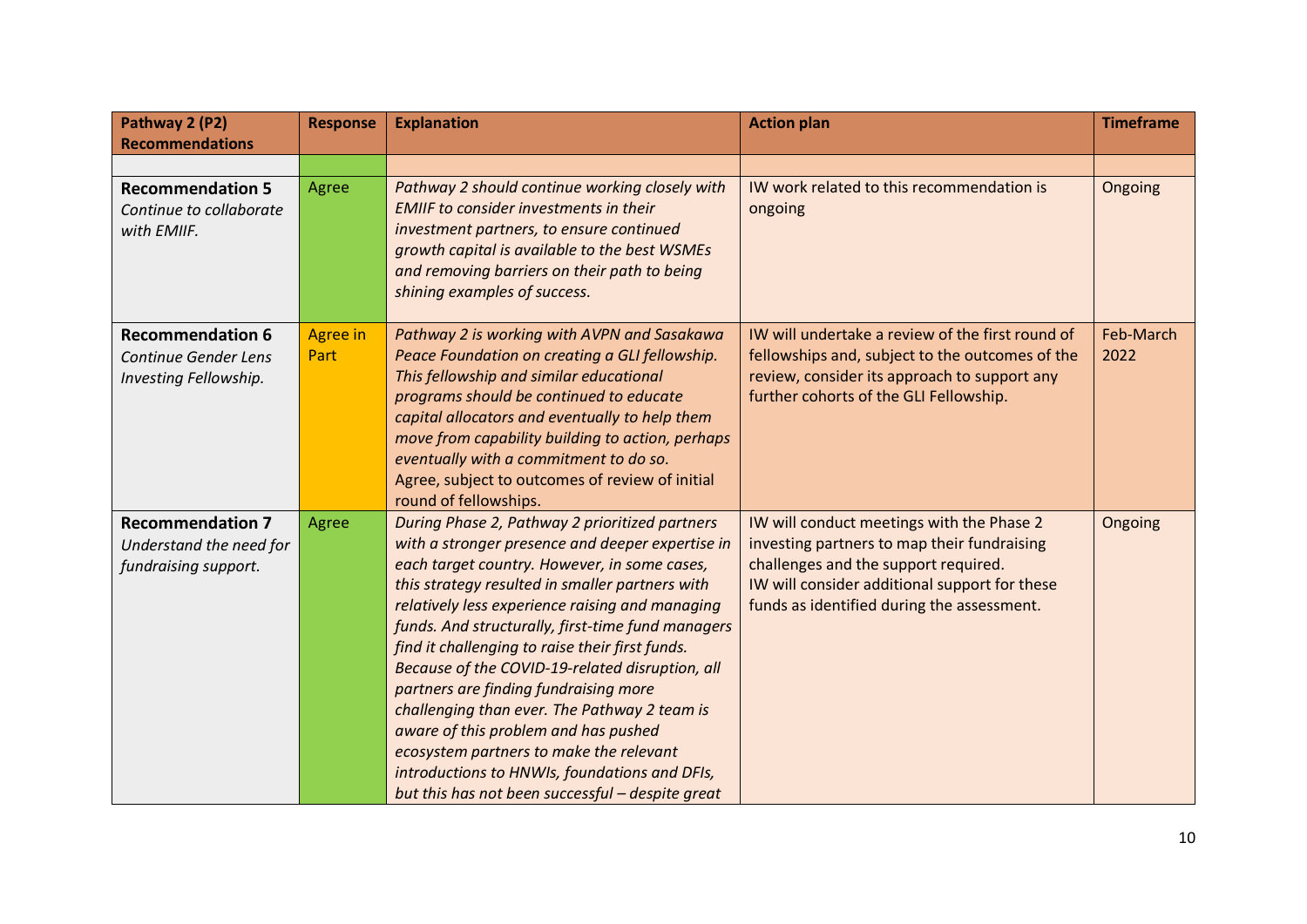| Pathway 2 (P2)         | <b>Response</b> | <b>Explanation</b>                                | <b>Action plan</b> | <b>Timeframe</b> |
|------------------------|-----------------|---------------------------------------------------|--------------------|------------------|
| <b>Recommendations</b> |                 |                                                   |                    |                  |
|                        |                 | efforts from the team. Pathway 2 should work      |                    |                  |
|                        |                 | with the investing partners to understand these   |                    |                  |
|                        |                 | challenges and inform the ecosystem or future     |                    |                  |
|                        |                 | programs of what is most needed.                  |                    |                  |
|                        |                 | This problem is a structural issue for first-time |                    |                  |
|                        |                 | fund managers. P2 is aware that fundraising is    |                    |                  |
|                        |                 | contingent upon established track record, which   |                    |                  |
|                        |                 | IW is helping to deepen.                          |                    |                  |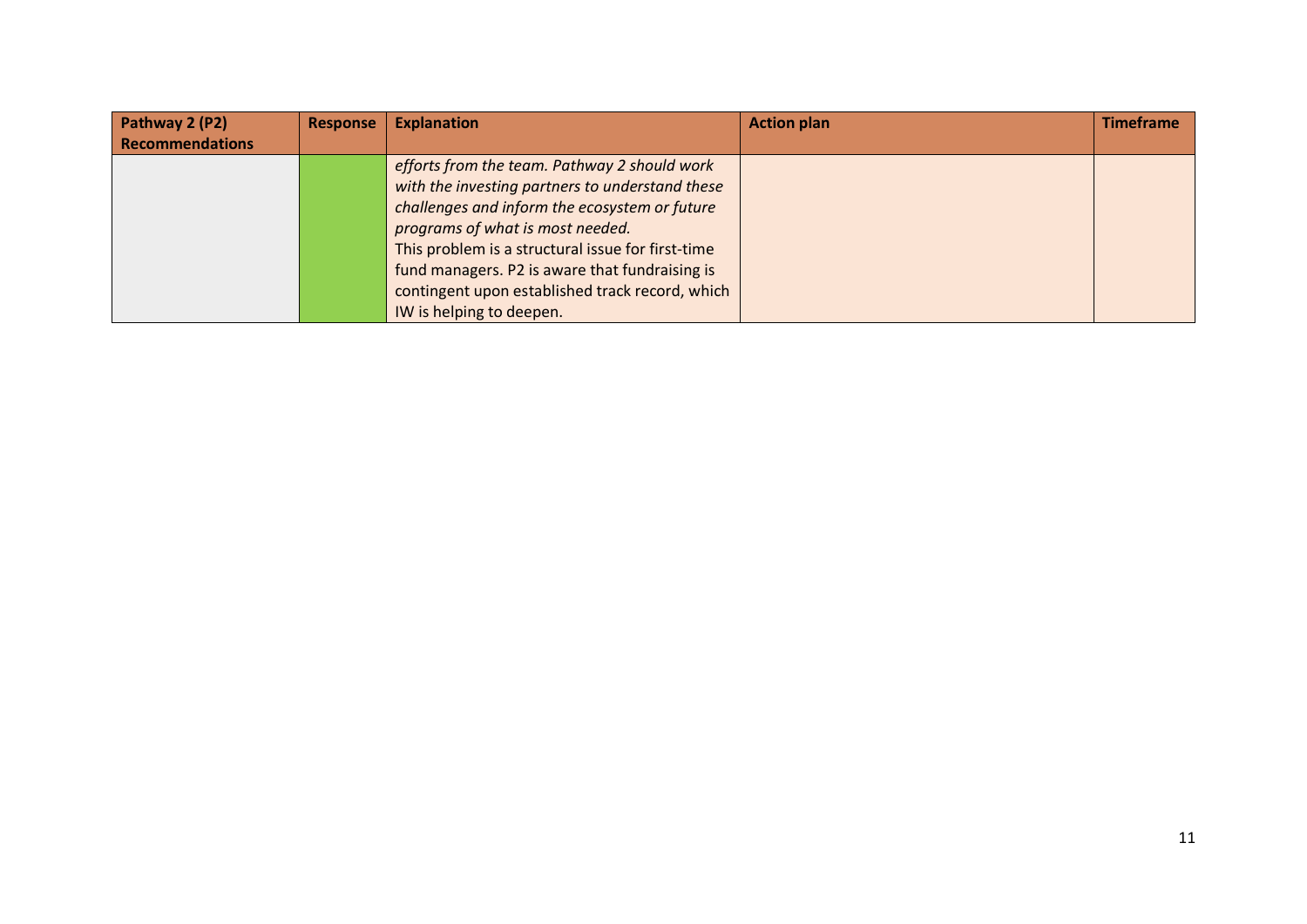# Pathway 3 Review Recommendations

| <b>Pathway 3 (P3) Recommendations</b>                                                                                                                                                                                                                                         | <b>Response</b>         | <b>Explanation</b>                                                                                                                                                                                                                                                                             | <b>Action plan</b>                                                                                                            | <b>Timeframe</b> |
|-------------------------------------------------------------------------------------------------------------------------------------------------------------------------------------------------------------------------------------------------------------------------------|-------------------------|------------------------------------------------------------------------------------------------------------------------------------------------------------------------------------------------------------------------------------------------------------------------------------------------|-------------------------------------------------------------------------------------------------------------------------------|------------------|
| <b>Recommendation 1</b><br>P3 should develop a Plan to widely<br>disseminate research, results and learnings<br>from its work over the next two years.                                                                                                                        | Agree                   | Dissemination of research will be<br>undertaken thoughtfully, so as not to<br>harden opinions against women's<br>economic empowerment. Research<br>results and learnings could also be<br>delivered to policy makers.                                                                          | IW will develop a dissemination plan<br>as part of the FY23 Annual Plan. This<br>will also address Recommendations<br>5 and 7 | May 2022         |
| <b>Recommendation 2</b><br>DFAT GEB should explore opportunities to<br>lead conversations with other DFAT areas to<br>profile IW learnings about the effectiveness<br>of social norms advocacy and canvass<br>broader uptake of similar approaches in<br>other DFAT programs. | Agree                   | Explore options for IW to present to<br><b>DFAT Divisions or posts.</b><br>This issue will be covered during design<br>consultations for the successor<br>program, and the design will consider<br>other DFAT programs working on<br>similar issues in countries of planned<br>implementation. | <b>DFAT Gender Equality Branch to</b><br>action                                                                               | Ongoing          |
| <b>Recommendation 3</b><br>P3 should sustain its focus on supporting all<br>P3 partners to build networks of influential<br>organisations and strategic partnerships for<br>the remaining two years of the program.                                                           | Agree                   | Agree. P3 to continue current approach                                                                                                                                                                                                                                                         | IW work related to this<br>recommendation is on-going.                                                                        | Ongoing          |
| <b>Recommendation 4</b><br>P3 should ensure regular forums are<br>conducted to promote sharing, learning and<br>collaboration between partners and draw on<br>insights from members of IW's Gender<br>Norms (IGN) Advisory Panel.                                             | Agree                   | P3 will hold annual learning events for<br>partners and IGN Panel advisers will be<br>invited to these. There will also be 6-<br>monthly IGN Panel meetings.                                                                                                                                   | IW to action                                                                                                                  | Ongoing          |
| <b>Recommendation 5</b>                                                                                                                                                                                                                                                       | <b>Agree in</b><br>part | This is linked to Recommendation 1.<br>The extent to which IW is able to                                                                                                                                                                                                                       | IW to action                                                                                                                  | Ongoing          |